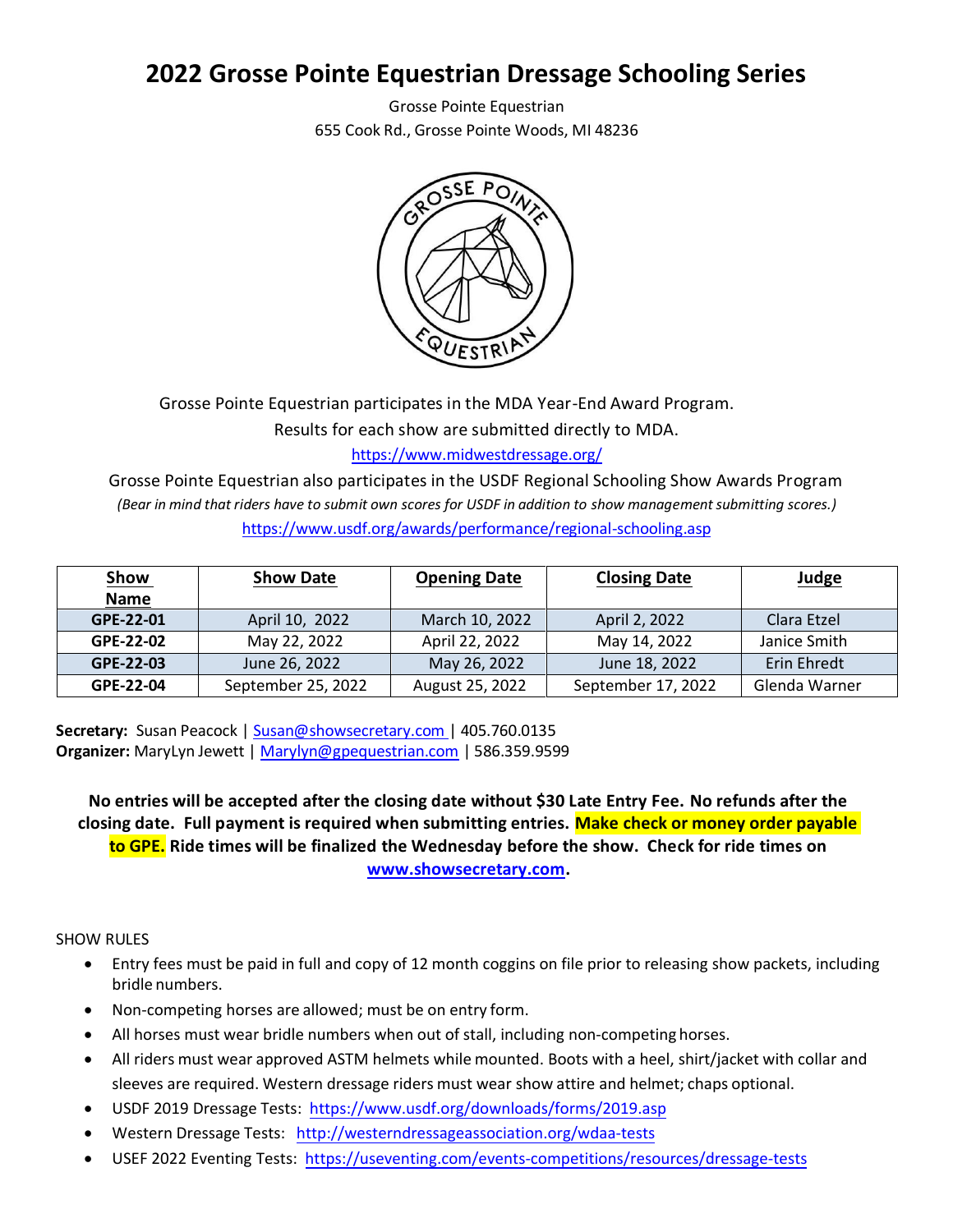## Grosse Pointe Equestrian 2022 Schooling Show Class List

| <b>Class Number</b> | <b>Division Offered</b> | <b>Description</b>                       |  |
|---------------------|-------------------------|------------------------------------------|--|
| <b>NC</b>           |                         | Non-Competing Horses on the Show Grounds |  |
| <b>CTC</b>          | JRYR/PARA               | Coached Intro Test of Choice             |  |
| LL                  | JRYR / PARA             | Lead Line Intro Test of Choice           |  |
| IA                  | JRYR / AA / OPEN / PARA | <b>Introductory Test A</b>               |  |
| IB                  | JRYR / AA / OPEN / PARA | Introductory Test B                      |  |
| IC                  | JRYR / AA / OPEN / PARA | Introductory Test C                      |  |
| T1                  | JRYR / AA / OPEN        | Training Level Test 1                    |  |
| T2                  | JRYR / AA / OPEN        | <b>Training Level Test 2</b>             |  |
| T <sub>3</sub>      | JRYR / AA / OPEN        | Training Level Test 3                    |  |
| F1                  | JRYR / AA / OPEN        | First Level Test 1                       |  |
| F <sub>2</sub>      | JRYR / AA / OPEN        | First Level Test 2                       |  |
| F <sub>3</sub>      | JRYR / AA / OPEN        | First Level Test 3                       |  |
| S <sub>1</sub>      | JRYR / AA / OPEN        | Second Level Test 1                      |  |
| S <sub>2</sub>      | JRYR / AA / OPEN        | Second Level Test 2                      |  |
| S <sub>3</sub>      | JRYR / AA / OPEN        | Second Level Test 3                      |  |
| WDI1                | JRYR / AA / OPEN        | Western Dressage Intro 1                 |  |
| WDI2                | JRYR / AA / OPEN        | Western Dressage Intro 2                 |  |
| WDI3                | JRYR / AA / OPEN        | Western Dressage Intro 3                 |  |
| WDI4                | JRYR / AA / OPEN        | Western Dressage Intro 4                 |  |
| WDB1                | JRYR / AA / OPEN        | Western Dressage Basic 1                 |  |
| WDB2                | JRYR / AA / OPEN        | Western Dressage Basic 2                 |  |
| WDB3                | JRYR / AA / OPEN        | Western Dressage Basic 3                 |  |
| WDB4                | JRYR / AA / OPEN        | Western Dressage Basic 4                 |  |
| WDL11               | JRYR / AA / OPEN        | Western Dressage Level 1, Test 1         |  |
| WDL12               | JRYR / AA / OPEN        | Western Dressage Level 1, Test 2         |  |
| WDL13               | JRYR / AA / OPEN        | Western Dressage Level 1, Test 3         |  |
| WDL14               | JRYR / AA / OPEN        | Western Dressage Level 1, Test 4         |  |
| <b>WDTOC</b>        | <b>OPEN</b>             | Western Dressage Test of Choice          |  |
| <b>DSE</b>          | JRYR / AA               | <b>Dressage Seat Equitation</b>          |  |
| TOC3                | <b>OPEN</b>             | Test of Choice - Third Level             |  |
| $TOC4+$             | <b>OPEN</b>             | Test of Choice - Fourth Level and Above  |  |
| Style               | <b>OPEN</b>             | Test of Choice - Freestyle               |  |
| <b>Deux</b>         | <b>OPEN</b>             | Test of Choice - Pas de Deux             |  |
| Quad                | <b>OPEN</b>             | Test of Choice - Quadrille               |  |
| PC                  | <b>OPEN</b>             | Test of Choice - Prix Caprilli           |  |
| Event               | <b>OPEN</b>             | Test of Choice - USEF Eventing Tests     |  |

| <b>Show and Facility Fees</b>                        |      |                                               |      |  |
|------------------------------------------------------|------|-----------------------------------------------|------|--|
| Class Fee (per test, all divisions):                 | \$20 | Add/ Change Fee After Closing Date:           | \$10 |  |
| Office Fee (per horse/ rider combo):                 | \$20 | Late Entry Fee (received after closing date): | \$30 |  |
| Stall Fee (per day, includes shavings and cleaning): | \$65 | Lesson Horse Fee:                             | \$15 |  |
| Showing From Trailer Fee:                            | \$20 | Non-Competing Horse Fee:                      | \$30 |  |
|                                                      |      |                                               |      |  |

| <b>Divisions</b>                                                   |  |
|--------------------------------------------------------------------|--|
| JRYR - Riders 21 years of age and younger, non-professional        |  |
| Adult Amateur - Riders 22 years of age and older, non-professional |  |
| Open - Any age                                                     |  |

 $\Box$